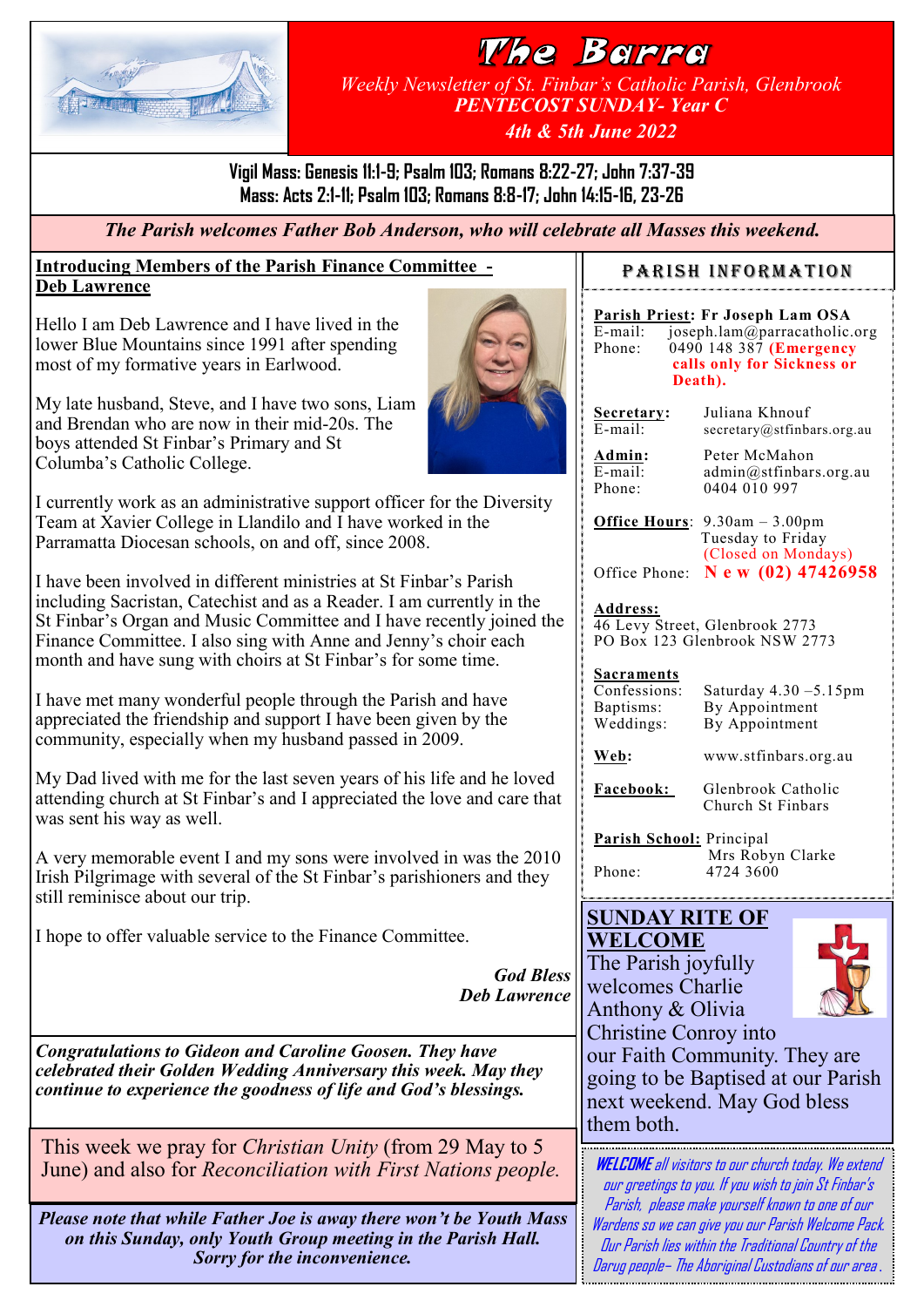## Parish Calendar

### ST. FINBAR'S PARISH NEWS

| Sunday<br>5th June                                                               | <b>7.30am Mass</b>                                                                                                                                                                    | <b>TRAINING FOR ACOLYTES, SENIOR</b><br><b>SERVERS and JUNIOR SERVERS</b>                                                                                                                                                                                                                                                                                                                                                                                                                                                                                                                                                                                                                                                                                                                                                                                                                                                                                                                                                                                                                                                                                                                                                                                                                                                                                                                                                                                                                                                                                                                                                                                                                                                                       |  |
|----------------------------------------------------------------------------------|---------------------------------------------------------------------------------------------------------------------------------------------------------------------------------------|-------------------------------------------------------------------------------------------------------------------------------------------------------------------------------------------------------------------------------------------------------------------------------------------------------------------------------------------------------------------------------------------------------------------------------------------------------------------------------------------------------------------------------------------------------------------------------------------------------------------------------------------------------------------------------------------------------------------------------------------------------------------------------------------------------------------------------------------------------------------------------------------------------------------------------------------------------------------------------------------------------------------------------------------------------------------------------------------------------------------------------------------------------------------------------------------------------------------------------------------------------------------------------------------------------------------------------------------------------------------------------------------------------------------------------------------------------------------------------------------------------------------------------------------------------------------------------------------------------------------------------------------------------------------------------------------------------------------------------------------------|--|
| Pentecost Sunday                                                                 | 9.30am Mass<br><b>No Youth Mass</b><br>7.00pm Senior Youth Group P/C                                                                                                                  | This is to advise that all Acolytes and Senior<br>Servers who wish to be commissioned to minister<br>in St Finbar's parish are invited to 9.15am Mass<br>and a training session on Saturday 18 <sup>th</sup> June. The<br>commissioning Mass will be at all Masses on the                                                                                                                                                                                                                                                                                                                                                                                                                                                                                                                                                                                                                                                                                                                                                                                                                                                                                                                                                                                                                                                                                                                                                                                                                                                                                                                                                                                                                                                                       |  |
| Monday<br><b>6th June</b><br>The Blessed Virgin<br>Mary, Mother of<br>the Church | No Mass. Office is closed<br><b>6.30pm Finnie's Choir Practice</b><br>7.30pm Genesis Bible Study M/R                                                                                  | 25th & 26th June.<br>It will go from about 9am to about 10:30am. Fr Joe<br>is keen for all to realize the great honour they have<br>in serving on the Altar, and to always conduct their<br>ministry with the utmost reverence and respect.                                                                                                                                                                                                                                                                                                                                                                                                                                                                                                                                                                                                                                                                                                                                                                                                                                                                                                                                                                                                                                                                                                                                                                                                                                                                                                                                                                                                                                                                                                     |  |
| Tuesday<br>7th June                                                              | <b>No Morning Mass</b><br>10.00am Timeout Tuesday P/C<br>10.30am Hazel Caldwell's Funeral Service<br>5.30pm Cantabile Choir Practice<br>6.00pm Mass at Our Lady of the Way Emu Plains | <b>FAREWELL MASS AND MORNING TEA</b><br><b>FOR DEACON ANDREW ROONEY</b><br>Please note that on Sunday the 12th June at the<br>9.30am Mass Deacon Andrew will be joining<br>us for a special farewell Mass and morning tea.<br>Can you please bring a plate to share on the<br>day.                                                                                                                                                                                                                                                                                                                                                                                                                                                                                                                                                                                                                                                                                                                                                                                                                                                                                                                                                                                                                                                                                                                                                                                                                                                                                                                                                                                                                                                              |  |
| Wednesday<br><b>8th June</b>                                                     | 9.15am Mass & Rosary Father Galbert Albino<br>9.30am Playgroup P/C<br>10.30am Pastoral Care Meeting M/R<br>7.00pm Bridge Club P/C                                                     | <b>CONCERT FOR BUSH SCHOOL</b><br><b>CAMBODIA AT ST FINBAR'S</b><br>The concert will be held in the Parish Hall on Sat.<br>18 <sup>th</sup> June, commencing 7.00pm, following Vigil<br>Mass. It is an evening of lively musical<br>entertainment with the addition of an important<br>short film about Cambodia. The cost is \$25 per<br>person, \$45 for family. Supper will be available at<br>interval, including special Cambodian soup. It will<br>be the $6th$ concert at St Finbar's in support of the<br>Cambodian school and promises to be an enjoyable<br>night for all. To book tickets call Doug on<br>0403 303 943. See also the flyer in the Narthex.<br><b>NEW ROSTERS</b><br>I am in the process of preparing the new rosters,<br>August to February 2023.<br>The parish is in need of more Readers, Ministers of<br>Holy Communion and gifts. Training will be<br>provided. If you are able to help can you please<br>ring or email the parish office.<br>Thanking you all for all your help and support.<br>Juliana Khnouf/Parish Secretary<br><b>BLUE MOUNTAINS MUSICIANS:</b><br><b>Facilitator Chris Wilson</b><br>Musicians from each parish (or their<br>representatives) are invited to our first follow-up<br>meeting planned for Wednesday June 22 at St<br>Thomas Aquinas church at Springwood<br>beginning at 7.30pm.<br>The focus of this meeting is to explore the<br>feasibility of an Ecumenical deanery Christmas<br>Carol experience so others who share this vision<br>are also invited to attend or share their ideas with<br>the music team in your parish. To confirm your<br>attendance or to seek clarification on this<br>initiative please contact Chris by email:<br>CWILSON@stdominics.nsw.edu.au |  |
| <b>Thursday</b><br>9th June                                                      | <b>9.15am Communion Service</b><br>I.30pm Bridge Club P/C<br>7.30pm Blue Mountains Folks Dance P/C                                                                                    |                                                                                                                                                                                                                                                                                                                                                                                                                                                                                                                                                                                                                                                                                                                                                                                                                                                                                                                                                                                                                                                                                                                                                                                                                                                                                                                                                                                                                                                                                                                                                                                                                                                                                                                                                 |  |
| Friday<br>10th June                                                              | 9.15am Mass Father Brendan Murphy<br>1.00pm Bowlers                                                                                                                                   |                                                                                                                                                                                                                                                                                                                                                                                                                                                                                                                                                                                                                                                                                                                                                                                                                                                                                                                                                                                                                                                                                                                                                                                                                                                                                                                                                                                                                                                                                                                                                                                                                                                                                                                                                 |  |
| <b>Saturday</b><br>11th June<br>St Barnabas                                      | <b>No Morning Mass</b><br>11.30am Te Deum's Choir Practice<br>No Confessions<br>5.30pm Vigil Mass<br>Live Streaming Link<br>https://youtu.be/DQzWSd7uYcs                              |                                                                                                                                                                                                                                                                                                                                                                                                                                                                                                                                                                                                                                                                                                                                                                                                                                                                                                                                                                                                                                                                                                                                                                                                                                                                                                                                                                                                                                                                                                                                                                                                                                                                                                                                                 |  |
| Sunday<br>12th June<br>The Mast Haly<br>Trinity<br>Year C                        | <b>7.30am Mass</b><br>9.30am Mass-Deacon Andrew Rooney's<br><b>Farewell</b><br>10.45am Baptisms                                                                                       |                                                                                                                                                                                                                                                                                                                                                                                                                                                                                                                                                                                                                                                                                                                                                                                                                                                                                                                                                                                                                                                                                                                                                                                                                                                                                                                                                                                                                                                                                                                                                                                                                                                                                                                                                 |  |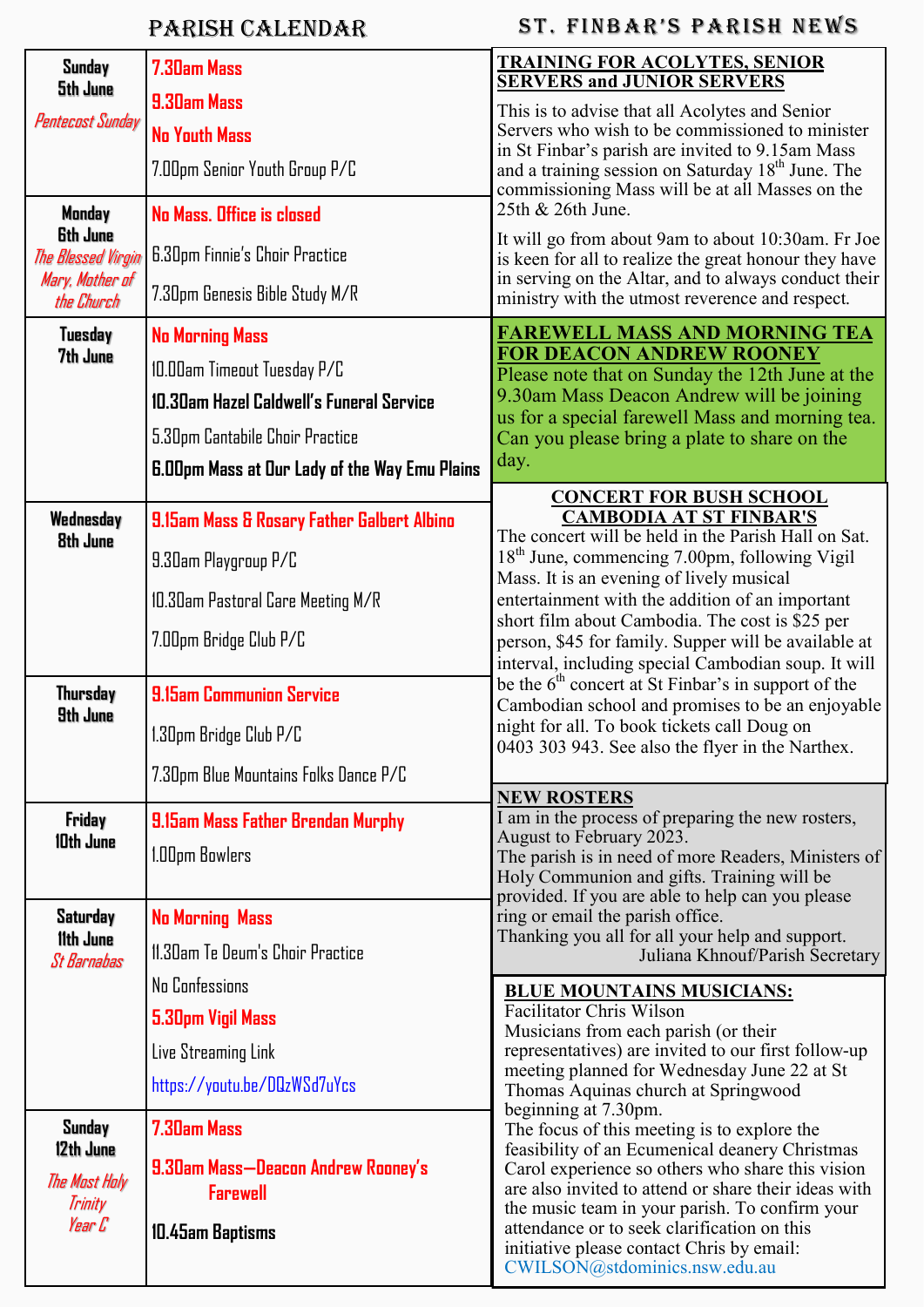### Diocese of Parramatta Notices

*Bishop's Good Shepherd Appeal for our Holy Spirit Seminarians*

Our Holy Spirit Seminary in Harris Park is preparing men who have been called by God to be good shepherds and beacons of Christ's light. Will you be their extended formation community and support these faithful men to be formed as priests after the heart of Christ? Envelopes are still on the seats in our church.

Please give generously to the Bishop's Good Shepherd Appeal at **[yourcatholicfoundation.org.au/appeal](http://yourcatholicfoundation.org.au/appeal)** or scan this QR code.